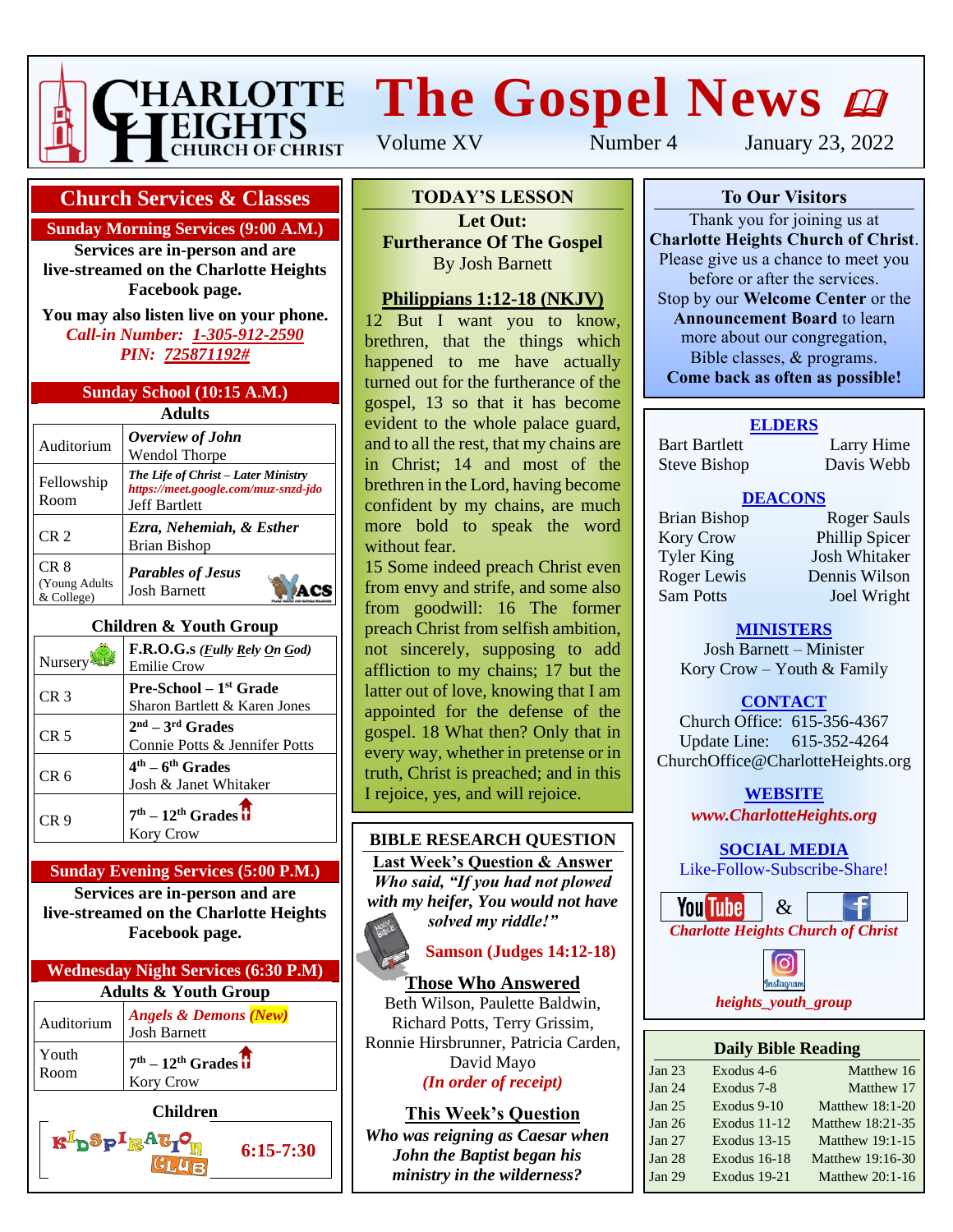**Upcoming Events – At-A-Glance Ladies Day Planning Meeting TODAY (11:15)** *See Announcement*

> **Lads-To-Leaders Class TONIGHT (5:00)**

**CARE Team Cancelled for January** *See Announcement*

**Elders & Deacons Meeting January 24 (6:30)** *See Announcement*

**Shower the People January 25 (5:30 – 9:00)**

> **Ladies Bible Class January 26 (10:00)**

**Ladies Virtual Book Study January 27 (7:00)**

**5 th Sunday – Mission Minded January 30 (9:00)** *Guest Speaker: Chris Doughtie Tennessee Children's Home*

**Congregational Meeting Postponed - TBD** *See Announcement*

**Lads-To-Leaders Service January 30 (5:00)** *See Announcement*

**Monday Night for the Master February 7 (6:00)**

**KIDS – Valentines Party February 13** *Details Coming Soon*

**Brookdale Belle Meade – Service February 13 (3:00)** *See Josh if you would like to help.*

## Hope for Haiti's Children

**Ken Beaver** from **Hope for Haiti's Children** was not able to join us for our Mission Sunday in December. He is joining us today. He will give us an update on this

**E** Hope Children<sup>.</sup>

Mission work and share a video with us  $\log_{10}$  share a set announcements.

## **Until He Comes - Let Out: Furtherance Of The Gospel**



What we show at work and home matters. What we post on social media and in a text matters. What we show in prosperity and adversity matters. Our conduct carries tremendous weight with others and more importantly, with God.

What are your motives when it comes to life aside from your time with the church?

Paul understood the importance of our conduct in all things. He demonstrated it while in prison. He could have played the "woe is me" card for his life. He wanted the church to know that his circumstances turned out something better. *"But I want you to know, brethren, that the things which happened to me have actually turned out for the furtherance of the gospel* (Philippians 1:12)."

Can you really say that whatever happens to you that the most important thing is God and His will? What we "let out" is so important. I believe what we show in adversity can be stronger than what we show in prosperity. Some of the greatest statements of faith are not in a pulpit but in a hospital bed, funeral home, or on the front row pew at the church building. The ups and downs of your life are not for the advantages of your life. They are for the *"furtherance of the gospel"*.

It begins with God. It continues with God. It ends with God. We need to be instruments of God when it comes to furthering the gospel.

> In Him, Josh Barnett

## **Sympathy**

Sympathy is extended to **Karen Marlin** and her family in the death of her father, **James Ford**, who passed away on Monday. Services will be conducted Today at 4:00 at Madison Church of Christ in Bixler Chapel. Visitation will begin at 2:00. *Please keep Karen and her family in your prayers.*

## Thank You

I want to thank each of you that sent me a card during the Holiday Season. They were very much appreciated and uplifting as they came in at a low time in my life. This is the first time in over sixty years that my beloved Loretta was not by my side. I have not driven since her death and my eye surgeries thereafter, but I am with you on Facebook every Sunday. It is just not the same as in person.

> Again, Thanks! **Robert Dishner**

## Christmas Mailboxes – Final, Final Notice

One day we will actually be finished with our Christmas mailboxes. Cards that have not been picked up are on the table in the vestibule.

## Thank You

Thank you for the Christmas cards and for the cards when my niece and my sister passed away. Thanks for all you have done. I love my church. I watch online when I am not able to attend. I hope to be back soon.

God Bless & Thank You, **May Gibson**

## Thank You

Thank you all so very much for your thoughts and prayers in this time of great sorrow for our family in the death of our brother. I am truly blessed to have found such a wonderful, caring, loving church family! Your continued prayers are so very comforting.

**Fran Welborn**

## Thank You

We appreciate all of the prayers, calls, and cards that we have received. **James & Barbara Jones**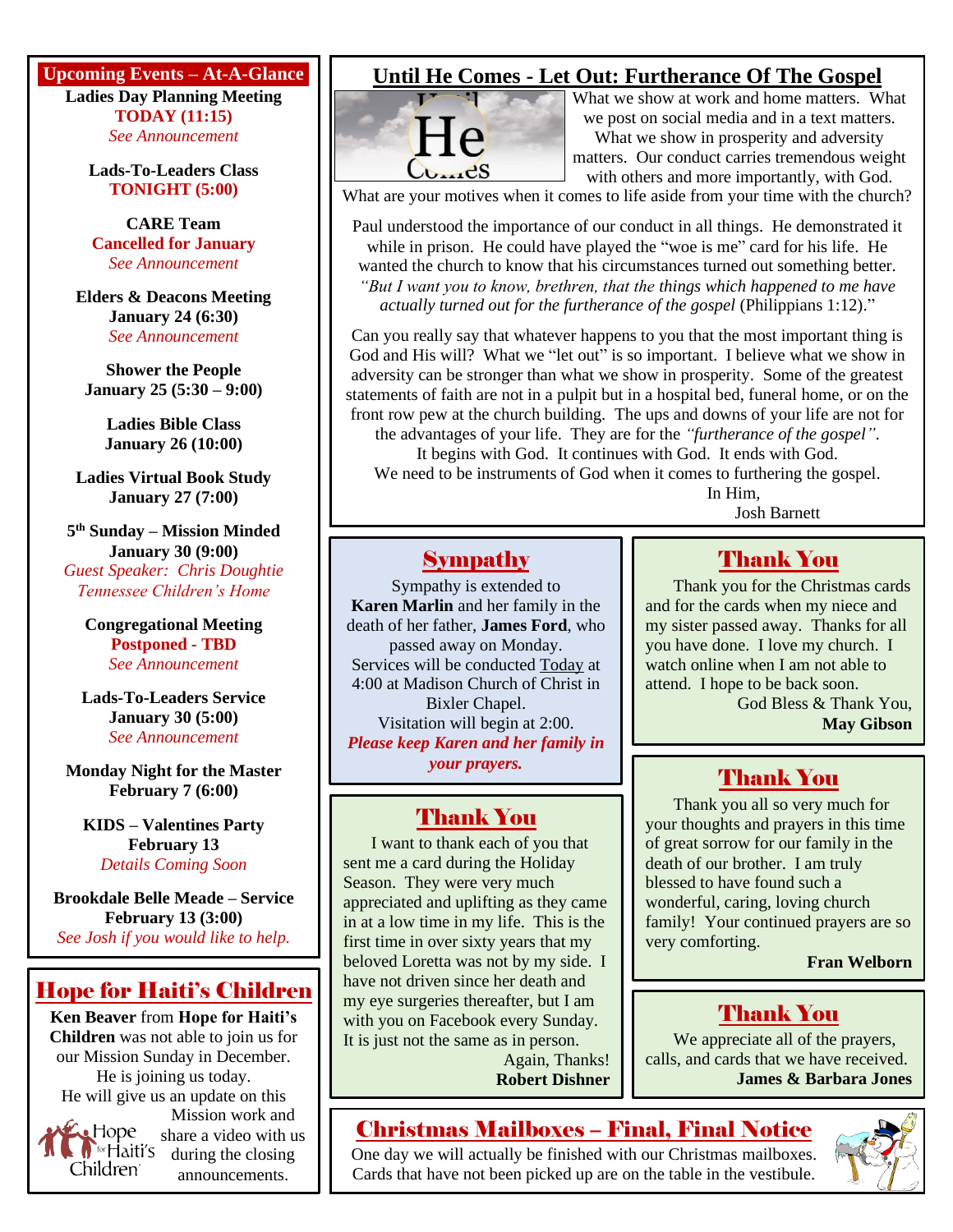